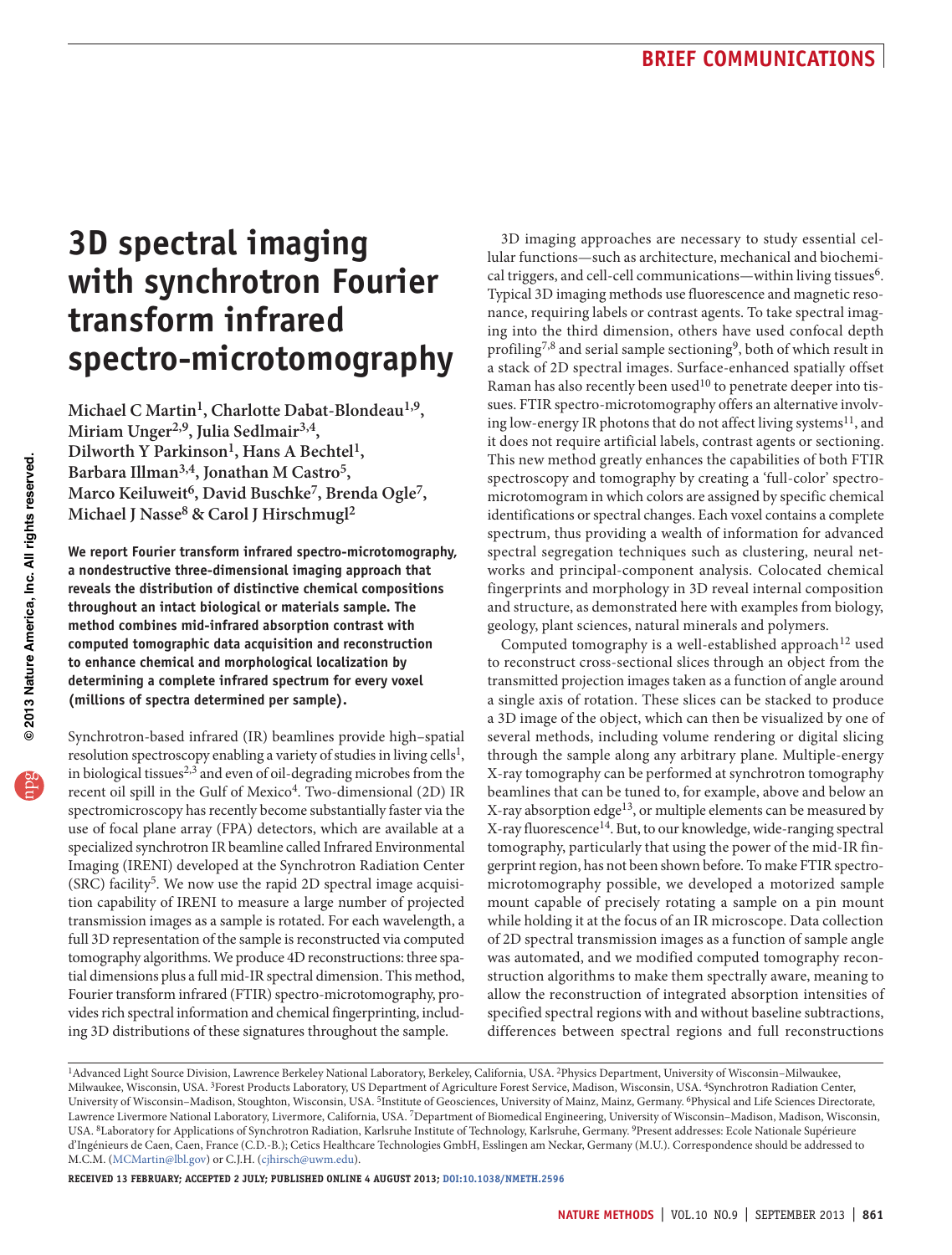## **brief communications**

<span id="page-1-0"></span>**Figure 1** | FTIR spectro-microtomographic imaging of *Zinnia*. Top, perspective view of a tomographic reconstruction of a *Z. elegans* tracheary element inside a polyimide microloop holder. The red color shows the reconstruction of the integrated intensity from the 2,356.7–2,376.0 cm−1 spectral region, where only the sharp edges of the microloop are visualized. The blue-green colors show the reconstruction of the 3,317–3,340 cm<sup>-1</sup> spectral region associated with OH stretching, highlighting the parallel secondary cell wall thickenings. Reconstructions of this sample were performed at all 816 individual wavelengths measured. Bottom, the intensity of one voxel in the stem of the microloop was reassembled to extract the spectrum of one  $1.1 \times 1.1 \times 1.1 \mu m^3$  voxel showing a polyimide spectrum with quantitative absorbance matching the volume of the voxel (see Online Methods). Scale bar, 20 µm.

for every wave number measured, which are reassembled into a complete spectrum for every voxel (Online Methods).

Elucidating the 3D molecular architecture of plant cell walls is a challenging problem in plant biology. Although general aspects of cell-wall assembly and synthesis are becoming clear<sup>15</sup>, the detailed 3D molecular structure remains poorly understood. A critical step in converting biomass to liquid biofuels and other industrial products is the deconstruction of recalcitrant lignified cell walls; a better understanding of microscale structures and chemical compositions will enhance basic understanding of plant cell walls and will help improve lignocellulose conversion efficiency.

*Zinnia elegans* tracheary elements (individual components of the xylem vascular tissue) comprise a single homogeneous cell type with a known model of *Zinnia* cell-wall architecture<sup>16</sup> and





can be cultivated and isolated in the laboratory<sup>[17](#page-3-16)</sup>. We measured and reconstructed a single *Z. elegans* cell inside a MiTeGen polyimide microloop using FTIR spectro-microtomography (**[Fig. 1](#page-1-0)** and **Supplementary Video 1**). Tomographic reconstructions were performed for every wave number such that the reconstructed spectrum of any voxel was extracted by assembling the reconstructed absorbances for that voxel's coordinates. The morphology of the tracheary element and its parallel secondary–cell wall thickenings containing strands of crystalline cellulose microfibrils interspersed with hemicellulose and lignin can be seen when reconstructing the OH-absorption spectral region. **Example 10.0**<br> **Example 1.000**<br> **Example 1.000**<br> **Example 1.000**<br> **Example 1.000**<br> **Example 1.000**<br> **Example 1.000**<br> **Example 1.000**<br> **Example 1.000**<br> **Example 1.000**<br> **Example 1.000**<br> **Example 1.000**<br> **Example 1.000**<br>

*Populus* is a genus of fast-growing deciduous trees cultivated worldwide for their ecological role in carbon sequestration, nutrient cycling and remediation, and to provide sustainable wood for lumber, fiber for paper, and renewable lignocellulosic biomass for ethanol, nanocellulose and bioplastics. *Populus* species are also models for tree genetics, molecular biology, cell-wall chemistry and biotechnology. A major challenge is to understand the complex, heterogeneous structure of lignocellulose in xylem cell walls.

Reconstructions of a *Populus deltoides* wood sliver (**[Fig. 2](#page-1-1)** and **Supplementary Video 2**) highlight the lignin and holocellulose (hemicellulose and cellulose) distributions and show that the specimen has three longitudinal vessels with the distribution of the hydrocarbon (CH<sub>2</sub> and CH<sub>3</sub>) functional groups filling the

<span id="page-1-1"></span>**Figure 2** | Lignocellulose, hemicellulose and CH functional group distributions in a *Populus* wood fiber. (**a**–**c**) Photomicrograph (**a**) and 3D reconstructions (**b**,**c**) of *Populus* wood. (**d**–**i**) Ten-micrometer-thick virtual slices across the vessels at the locations indicated by the dashed lines (blue, **d** and **g**; red, **e** and **h**; green, **f** and **i**). The brown colors in **b** and **d**–**f** are reconstructed intensities of hydrocarbon stretching absorption modes between 2,804–3,023 cm−1. The red colors in **c** and **g**–**i** are spectrally associated with lignin (1,523–1,627 cm<sup>-1</sup>) superimposed on the blue-green colors associated with holocellulose (1,689–1,781 cm−1). Scale bars, 20  $\mu$ m.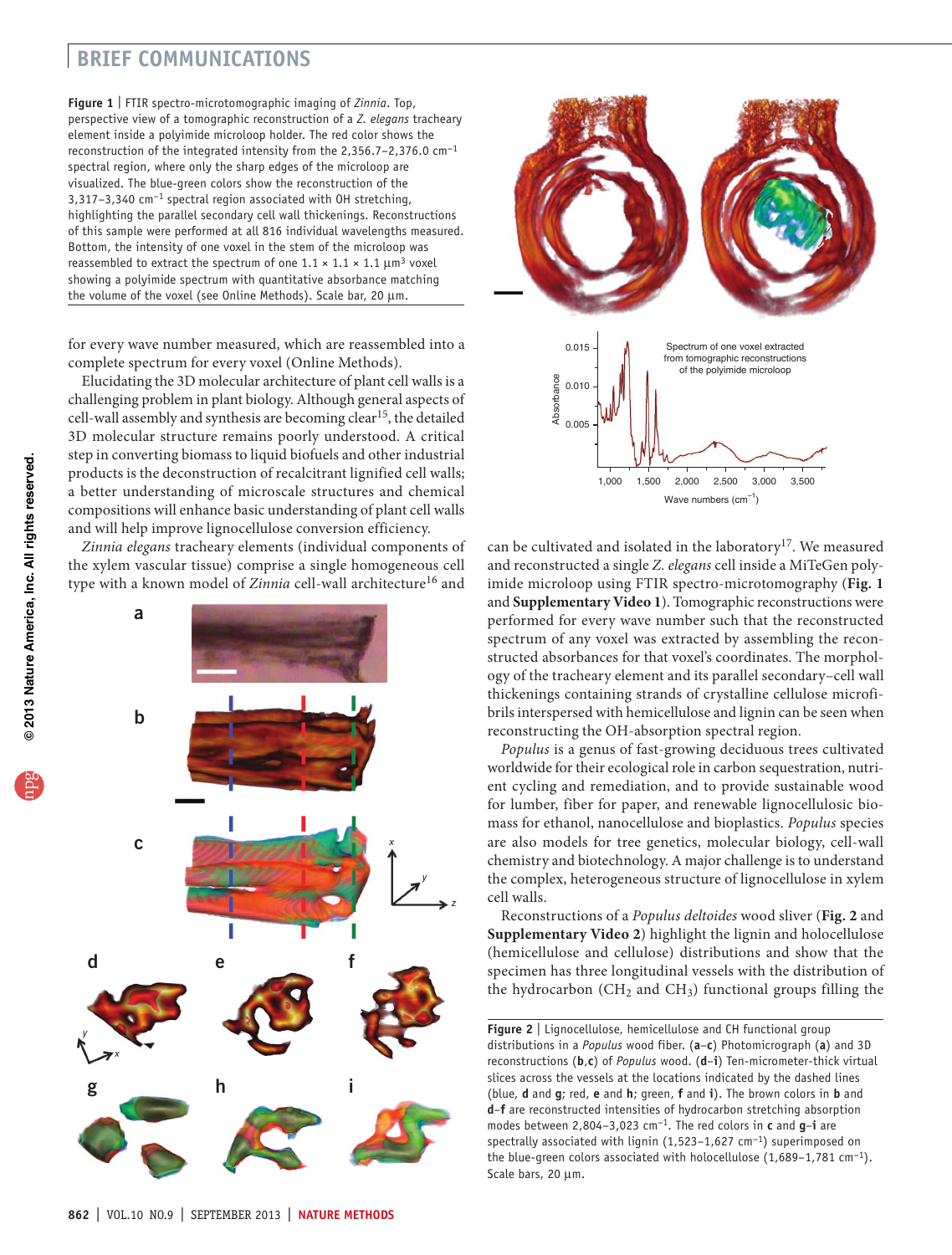# **brief communications**

<span id="page-2-0"></span>**Figure 3** | 2D and 3D chemical images of hair. Left, visible micrograph (top), with key substructures labeled, and 2D synchrotron IR spectral images of the protein (center) and phospholipid concentrations (bottom) from a cross-section of a human hair (reprinted from ref. [2](#page-3-10) with permission from Elsevier). Right, views of the full spectromicrotomographic reconstructions obtained from an intact human hair showing absorptions of protein (red) and phospholipid (blue-green). Center, the medulla is observed to have little protein. Bottom center, the medulla has higher concentrations of phospholipids. Scale bars, 25 µm.

space between the vessels. Virtual slices through the three vessel walls (**[Fig. 2g](#page-1-1)**–**i**) show that the holocellulose is more prominent in the middle (S2 layer), whereas lignin is more dominant around the exterior of the cells.

Many 3D biomedical samples are sliced with a microtome into thin sections for study. However, the embedding matrix can chemically alter the tissue, and fragile structures of high interest can be destroyed by the embedding and cutting process. In contrast, FTIR spectro-microtomography provides 3D information from intact specimens.

Hair has a distinctive biochemical construction. Reconstructed 3D spectral images from a human hair with no sample preparation reveal the known biochemical morphology (**[Fig. 3](#page-2-0)** and **Supplementary Video 3**). Rotating the reconstruction to look down the axis of the hair, one sees that the protein fills the cortex but not the medulla<sup>2</sup>. The medulla is, however, filled with phospholipids (**[Fig. 3](#page-2-0)**). These spectro-microtomography results demonstrate that spectral reconstructions can be done on larger fully hydrated biological samples and also that we can spectrally identify a fully buried portion of the sample. No time-consuming, potentially damaging and/or sample-modifying embedding and microtome sectioning was needed.

Pluripotent stem cells can assume nearly any functional cell type. Maintaining stem cells outside the body is challenging, however, because cell genotype, phenotype and function can change rapidly and unpredictably. Most approaches for stem cell characterization rely on sample manipulation and are incapable of analyzing intact 3D cell aggregates or tissues—structures known to be crucial for the stem cell state<sup>[18](#page-3-17)</sup>.



Top view Side view



Here an intact mouse embryoid body, comprising 3D aggregates of pluripotent stem cells that can spontaneously differentiate into cells of the three germ layers, was harvested on a polyimide holder 24 h after formation. At this stage, the embryoid body contains primarily pluripotent stem cells and a smaller fraction of differentiating cells. The cell bodies are easily identified from the IR absorptions of peptide bonds in the proteins and isopeptide bonds of protein side chains (**[Fig. 4](#page-2-1)** and **Supplementary Video 4**) and show a layered structure. The embryoid bodies at 24 h are fragile and likely have not yet established tight cell-cell and cell-matrix interactions, a lack that leads to the cell spacing observed in the tomographic images. The lipid-dominated morphology is not distributed uniformly around them. On the basis of recent literature<sup>[19–](#page-3-18)[23](#page-3-19)</sup>, we hypothesize that the heterogeneous lipid distribution might correspond to differentiating versus pluripotent or progenitor cell types. This technique has promise not only for stem cell screening without the use of dyes or probes but also for promoting a better understanding of the biochemical structure of differentiating stem cells in their microenvironment.

Methods to produce tissue samples and 3D cell culture samples for FTIR spectro-microtomography need further development. Samples with a cylindrical geometry are optimal for tomographic studies because images can be obtained at all rotation angles. Fine-needle biopsies might therefore provide ideal medically relevant samples, with the biopsied material pushed out of the needle core, or the needle itself could be made of an IR-transparent material such as chalcogenide[24.](#page-3-20) 3D cell cultures could be placed in liquid agarose that is spectrally distinct enough for IR imaging[25,](#page-3-21) drawn up into a microcapillary and then solidified and extracted from the capillary<sup>[6](#page-3-0)</sup> for tomographic analysis.

<span id="page-2-1"></span>**Figure 4** | Top and side views of 3D protein and lipid distributions for an embryoid body colony of stem cells. Volume renderings from reconstructions for the protein (P) amide I absorption band (1,650 cm−1; blue-red; top) and lipid (L)-specific bands (2,850 cm−1; orange-yellow; bottom) reveal three layers of cell bodies with inhomogeneously distributed lipids. The two spectral region reconstructions are shown independently and superimposed  $(P + L)$  to provide context for the images. Scale bar, 10 µm.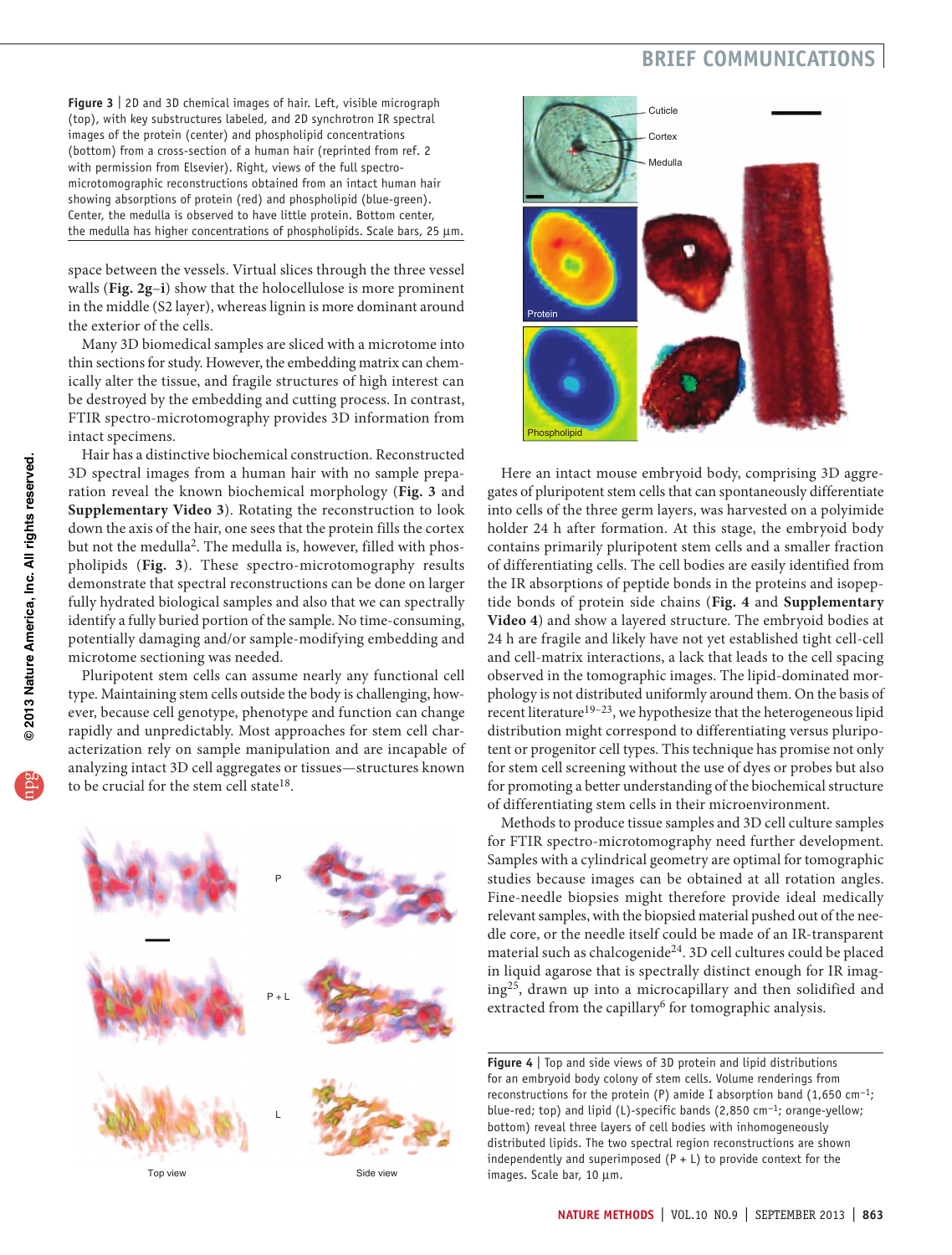# **brief communications**

FTIR spectro-microtomography provides spectrally rich, labelfree, nondestructive 3D visualizations of biological and materials samples (**Supplementary Note**). Efficient data collection and analysis facilities with the promise of quantitative analysis are under development at IRENI and Advanced Light Source (ALS) IR beamline 5.4, which will incorporate advances from protein crystallography, X-ray tomography, medical tomography, FTIR spectroscopy, and computational control and analysis to automate the collection, processing and storage of large spectral tomographic data sets. Continued advances in mid-IR array detector technologies, synchrotron IR beamlines and computational tomography tool sets are expected to improve FTIR spectro-microtomography. We anticipate that our method will facilitate a wide variety of scientific, industrial, materials, energy and medical applications.

## **Methods**

Methods and any associated references are available in the [online](http://www.nature.com/doifinder/10.1038/nmeth.2596) [version](http://www.nature.com/doifinder/10.1038/nmeth.2596) of the paper.

*Note: Any Supplementary Information and Source Data files are available in the online [version](http://www.nature.com/doifinder/10.1038/nmeth.2596) of the paper.*

#### **Acknowledgments**

Thanks to K. Krueger, M. Fisher and G. Rogers for outstanding machining skills and technical support. We also thank D. Ron for assistance on the spectral extractions. This work is based on research conducted at the IRENI beamline, whose construction and development was supported by the US National Science Foundation by award MRI-0619759. This work was supported by the US National Science Foundation under grant CHE-1112433. The ALS is supported by the Director, Office of Science, Office of Basic Energy Sciences, US Department of Energy under contract no. DE-AC02-05CH11231. The SRC is primarily funded by the University of Wisconsin–Madison, with supplemental support from facility users and the University of Wisconsin–Milwaukee.

#### **AUTHOR CONTRIBUTIONS**

M.C.M. and C.J.H. conceived of the technique and led the project. C.D.-B. wrote automated data analysis code and carried out some of the experiments. M.J.N. wrote scripts to automate the data collection at IRENI. M.U. and J.S. helped perform all experiments. D.Y.P. provided tomographic reconstruction algorithms and expert advice on setting up the experiments. H.A.B. provided optical mount expertise and assistance with analysis codes. B.I. provided *Populus* samples and helped perform experiments and analysis of these samples. J.M.C. provided the volcanic samples and expertise for their analysis. M.K. provided the *Zinnia* samples and expertise for their analysis. D.B. and B.O. provided embryoid body colony samples and expertise for their analysis. All authors helped with writing this paper.

### **COMPETING FINANCIAL INTERESTS**

The authors declare no competing financial interests.

**Reprints and permissions information is available online at [http://www.nature.](http://www.nature.com/reprints/index.html) [com/reprints/index.html.](http://www.nature.com/reprints/index.html)**

- <span id="page-3-9"></span>1. Holman, H.-Y.N., Bechtel, H.A., Hao, Z. & Martin, M.C. *Anal. Chem.* **82**, 8757–8765 (2010).
- <span id="page-3-10"></span>2. Miller, L.M. & Dumas, P. *Biomembranes* **1758**, 846–857 (2006).
- <span id="page-3-11"></span>3. Kastyak-Ibrahim, M.Z. *et al. Neuroimage* **60**, 376–383 (2012).
- <span id="page-3-12"></span>4. Hazen, T.C. *et al. Science* **330**, 204–208 (2010).
- <span id="page-3-13"></span>5. Nasse, M.J. *et al. Nat. Methods* **8**, 413–416 (2011).
- <span id="page-3-0"></span>6. Pampaloni, F., Reynaud, E.G. & Stelzer, E.H.K. *Nat. Rev. Mol. Cell Biol.* **8**, 839–845 (2007).
- <span id="page-3-1"></span>7. Guilhaumou, N., Dumas, P., Carr, G.L. & Williams, G.P. *Appl. Spectrosc.* **52**, 1029–1034 (1998).
- <span id="page-3-2"></span>8. Jamme, F., Lagarde, B., Giuliani, A., Garcia, G. & Mercury, L. *J. Phys. Conf. Ser.* **425**, 142002 (2013).
- <span id="page-3-3"></span>9. McNaughton, D., Wood, B.R., Cox, T.C., Drenckhahn, J.-D. & Bambery, K.R. in *Infrared and Raman Spectroscopic Imaging* (eds. Salzer, R. & Siesler, H.W.) 203–223 (Wiley, 2009).
- <span id="page-3-4"></span>10. Stone, N. *et al. Chem. Sci.* **2**, 776–780 (2011).
- <span id="page-3-5"></span>11. Holman, H.-Y.N., Martin, M.C. & McKinney, W.R. *J. Biol. Phys.* **29**, 275–286 (2003).
- <span id="page-3-6"></span>12. Herman, G.T *Fundamentals of Computerized Tomography: Image Reconstruction from Projection* 2nd edn. (Springer, 2010).
- <span id="page-3-7"></span>13. Mizutani, R. *et al.* in *Microscopy: Science, Technology, Applications and Education*. Vol. 1 (eds. Mendez-Vilas, A. & Diaz, J.) 379–386 (Formatex Research Centre, 2010).
- <span id="page-3-8"></span>14. de Jonge, M.D. *et al. Proc. Natl. Acad. Sci. USA* **107**, 15676–15680 (2010).
- <span id="page-3-14"></span>15. Illman, B.L. & Dowd, B.A. in *Developments in X-Ray Tomography II* Vol. 3772 (ed. Bonse, U.), 198–204 (SPIE, 1999).
- <span id="page-3-15"></span>16. Lacayo, C.I. *et al. Plant Physiol.* **154**, 121–133 (2010).
- <span id="page-3-16"></span>17. Fukuda, H. & Komamine, A. *Plant Physiol.* **65**, 57–60 (1980).
- <span id="page-3-17"></span>18. Buschke, D.G., Eliceiri, K.W. & Ogle, B.M. in *Stem Cell-Based Tissue Repair* (ed. Goradetsky, R.S.) 55–140 (RSC, 2010).
- <span id="page-3-18"></span>19. Pijanka, J.K. *et al. Analyst* (*Lond.*) **135**, 3126–3132 (2010).
- 20. Cao, J. *et al. J. Biophotonics* published online, [doi:10.1002/](http://dx.doi.org/10.1002/jbio.201200217) [jbio.201200217](http://dx.doi.org/10.1002/jbio.201200217) (25 April 2013).
- 21. Ye, D. *et al. Analyst* (*Lond.*) **137**, 4774–4784 (2012).
- 22. Dottori, M., Leung, J., Turnley, A.M. & Pebay, A. *Stem Cells* **26**, 1146–1154 (2008).
- <span id="page-3-19"></span>23. Sánchez-Sánchez, R. *et al. Dev. Dyn.* **241**, 953–964 (2012).
- <span id="page-3-20"></span>24. Krishnaswami, K., Qiao, H., Bernacki, B.E. & Anheier, N.C. Jr. in *Laser Technology for Defense and Security V* Vol. 7325 (eds. Dubinskii, M. & Post, S.G.), 73250Z (SPIE, 2009).
- <span id="page-3-21"></span>25. Nallala, J. *et al. J. Biomed. Opt.* **17**, 116013 (2012).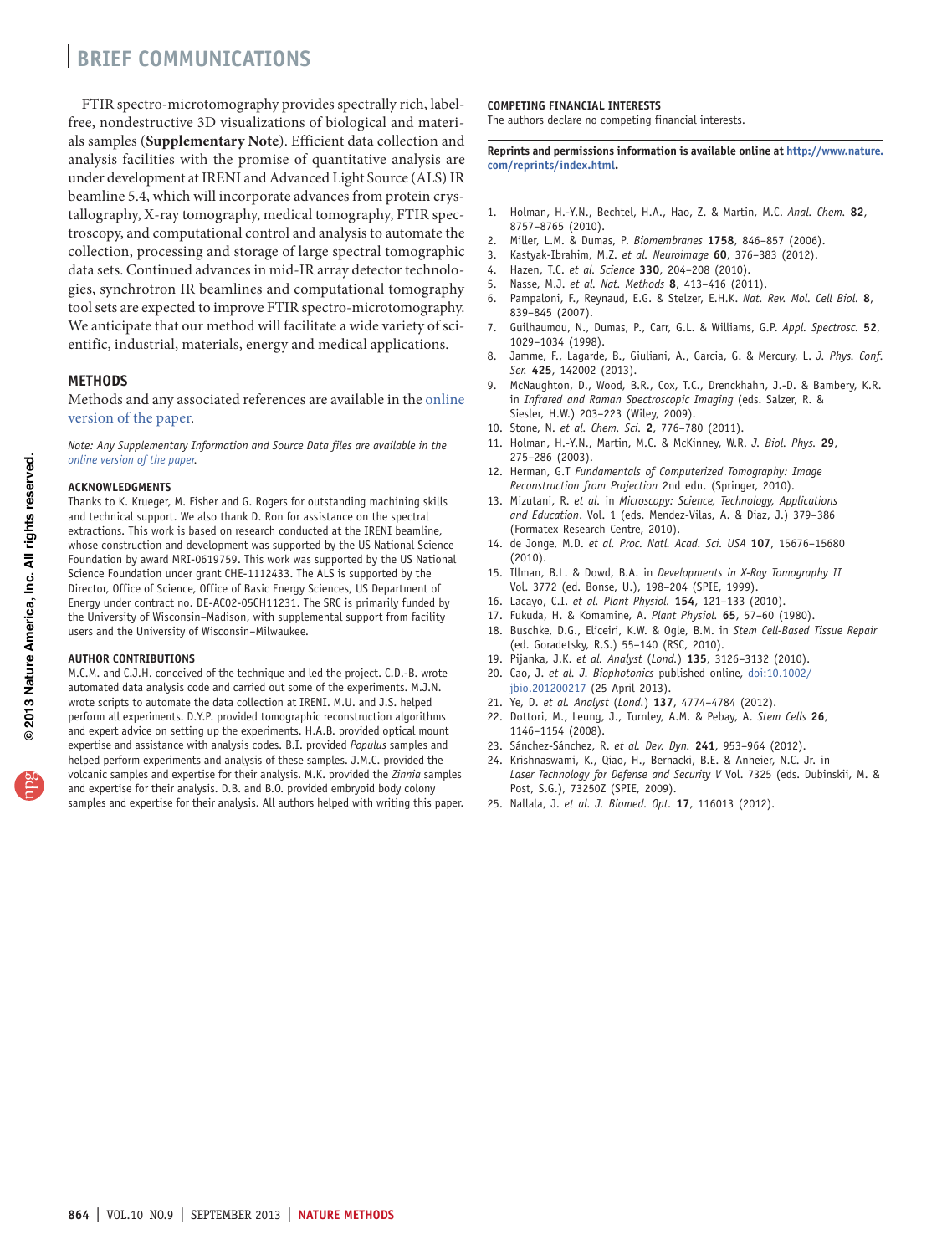## **ONLINE METHODS**

**Synchrotron IR beamline.** Our tomographic experiments were performed at the IRENI beamline at the SRC at the University of Wisconsin-Madison<sup>[5,](#page-3-13)26</sup>. Synchrotron-based IR beamlines provide high–spatial resolution spectromicroscopy at the diffraction limit[27–](#page-5-1)[31.](#page-5-2) The IRENI beamline uses 12 beams of synchrotron IR light to illuminate a wide region of a Santa Barbara Focal Plane MCT array (FPA) detector within a Hyperion 3000 IR microscope (Bruker Optics)<sup>[5](#page-3-13)</sup>. The collimated light beams first pass through a Vertex 70 FTIR bench, and OPUS 6.5 software collects and processes FTIR spectra from every pixel in the  $128 \times 128$  detector array. Spectral images from each sample angle were acquired in transmission with a  $15\times$  (0.5–numerical aperture (NA)) condenser and a 36× (0.5-NA) objective resulting in an effective projected sample pixel size of  $1.1 \times 1.1$  µm. The condenser is moved slightly out of focus to overlap the 12 synchrotron beams and more smoothly fill the FPA detector. We typically collected IR spectra at 8-cm−1 resolution using between 24 and 128 coadditions, acquiring a background spectral image before every tomographic sample measurement.

**Sample holder.** For FTIR spectro-microtomography, we mounted samples on sample holders that are designed for protein crystallography experiments (MiTeGen or Hampton Research). The MiTeGen holders use polyimide that is microfabricated into small loops or other geometries, with 10-µm thickness, mounted to a stainless steel rod. The Hampton Research holders consist of twisted nylon loop with the nylon thread having 10-µm thickness. These two materials have different FTIR spectra and thus have different clear areas for sample spectral features. For example, the polyimide has no CH stretching features around 2,850 and 2,950 cm−1 and so these common absorption bands can be observed in many samples without the holder interfering.

**Sample rotation.** For these proof-of-principle experiments, we built an inexpensive sample-rotation and centering stage. The sample holders are mounted on goniometer base type 1A holders (MiTeGen), which are then magnetically mounted onto the head of a 1/4-20 threaded socket head screw with a permanent magnet glued into the socket hole. The screw is placed into an optical post that is mounted in a standard optical post holder allowing for easy manual adjustment for different sample lengths via the set-screw on the post holder. The post is mounted in the center of a tip-tilt optical mount (Thor Labs). The tip-tilt optical mount is then attached to an Agilis piezo-driven rotation stage (Newport Optics). The Agilis rotation stage allows precise rotary motion of the sample driven via a manual or computer controller. To measure the angle of rotation, we mounted a potentiometer with  $1 \Omega$ per revolution to the back of the rotary mount, and we clamped it to the nonrotating mounting block. The potentiometer was read out with an ohmmeter having  $0.001$ - $\Omega$  sensitivity, meaning the smallest angle change of our sample that we could measure was 0.36°. Finally, all of this was securely mounted to an *x-y-z* positioning stage (Thor Labs) with micrometers for each direction of motion. This tip and tilt of the sample allows positioning of any given part of the sample onto the axis of rotation, and the *x-y-z* positioning allows the positioning of this part of the sample in the center of the FPA field of view. A photograph of this sample mounting setup is shown in **Supplementary Figure 1**. An improved sample-rotation stage is now deployed at IRENI, allowing more accurate automated rotation, and an air-bearing rotation stage with motorized sample tip-tilt adjustments is under development for the ALS.

We used a custom-written macro for OPUS (available upon request) to acquire a series of spectral images. Between each spectral image acquisition we would manually command the rotation stage to move by, for example, 1.8°, as verified by a change of 0.005  $\Omega$  on the potentiometer readout. To fully sample the image in Fourier space, images must be collected over at least 180°. The Crowther criterion<sup>32</sup> can be used for an object of certain size (*d*) to determine the resolution (*r*) that can be achieved for a given number of projection images (PI) over  $180^\circ$  (*N*):  $r = \text{PI} \times d/N$ . We typically used 100 spectral projection images over 180°, with each image having  $128 \times 128$  pixels of spectra.

**Tomographic reconstruction.** Reconstruction for any one wavelength image was accomplished using either filtered backprojection or iterative penalized likelihood tomographic recon-struction from the ASPIRE package<sup>33-[37](#page-5-5)</sup>. A parallel beam was assumed. Although not strictly correct, the beam waist created by the focus at IR wavelengths of the 12 beams (all wavelengths are 3–10 times longer than the effective pixel resolution) is likely approximated reasonably by a parallel beam.

Reconstruction of the transmission image of one wavelength is similar to traditional X-ray tomography. We wrote a series of Java scripts (available upon request) that allow reconstruction of any (or all) of the mid-IR wavelengths to compare absorption features, spectral integrations of wavelength regions corresponding to absorption feature(s), ratios of two absorption band intensities or any of these spectral functions with an automated baseline subtraction. By reconstructing all wavelengths, we can reassemble the reconstructed spectrum for any or every voxel within the 3D space (an example is shown in **[Fig. 1](#page-1-0)**). Having complete spectra for every voxel can help users to interpret chemical and structural variations in different regions of the sample and/or enable more advanced spectral comparisons and allow the use of sorting tools such as principal-component analysis, cluster analysis and other statistical analysis techniques.

Reconstructing a microloop of polyimide for integrations of the 1,573–1,654 cm−1 spectral regions show how both absorption and scattering can affect the reconstructions (**Supplementary Fig. 2** and **Supplementary Video 5**). The 1,573–1,654 cm−1 region contains characteristic absorption bands of polyimide. The 2,287–2,414 cm−1 region does not have any polyimide vibrational modes absorbing the IR light, but diffraction scattering from the sharp edges of the microloop structure are clearly observed in the individual projection images. The resulting reconstructed structure therefore looks 'hollow', as it is dominated by the edges. We observe the correct microloop structure for the 1,573–1,654 cm−1 reconstruction, with additional edge enhancement due to diffraction scattering. The thickness of the microloop (nominally 10 µm) is indeed smaller than the thickness of the holder at the top (nominally  $25 \mu m$ ), as given by the manufacturer.

**Spectral reconstructions.** Tomographic reconstructions were performed for every wave number measured (816 wavelengths for 8-cm−1 resolution). The reconstructed spectrum of any given voxel is extracted by finding the reconstructed absorbance for